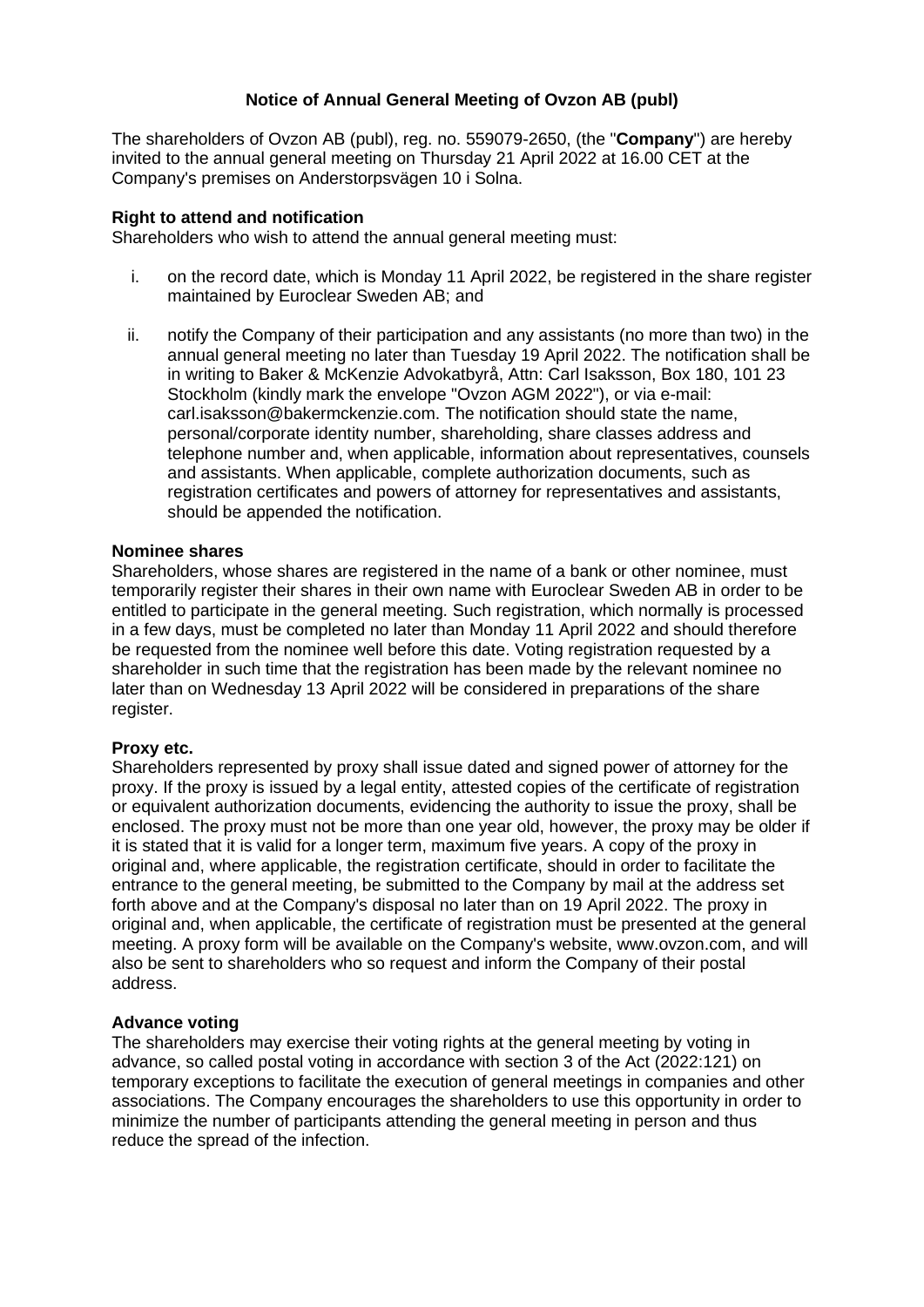A special form shall be used for advance voting. The form is available on www.ovzon.com. A shareholder who is exercising its voting right through advance voting do not need to notify the Company of its attendance to the general meeting. The advance voting form is considered as the notification of attendance to the general meeting.

The completed voting form must be at the Company's disposal no later than on Tuesday 19 April 2022. The completed and signed form shall be sent to the address stated under "Right" to attend and notification" above. A completed form may also be submitted electronically and is to be sent to carl.isaksson@bakermckenzie.com. If the shareholder is a legal entity, a certificate of incorporation or a corresponding document shall be enclosed to the form. The same apply for shareholders voting in advance by proxy. The shareholder may not provide special instructions or conditions in the voting form. If so, the vote is invalid.

Further instructions and conditions is included in the form for advance voting.

# **Draft agenda**

- 1. Opening of the meeting and election of chairman of the meeting
- 2. Drawing up and approval of the voting list
- 3. Approval of the agenda
- 4. Election of one or two persons to certify the minutes
- 5. Determination as to whether the meeting has been duly convened
- 6. Presentation of the submitted annual report and the auditor's report and consolidated annual report and auditor's report for the group
- 7. Resolution
	- a. regarding the adoption of income statement and balance sheet and consolidated income statement and balance sheet
	- b. regarding allocation of profit or loss in accordance with the adopted balance sheet, and
	- c. the discharge the from liability of the board members and of the managing director.
- 8. Determination of remuneration to the board and to the auditors
- 9. Election of board members and auditors
- 10. Resolution regarding principles for the nomination committee
- 11. Resolution regarding guidelines for remuneration to senior executives
- 12. Resolution regarding authorization for the board of directors to issue shares and warrants
- 13. Resolution regarding long-term incentive program LTIP 2022
	- a. Resolution regarding implementation of warrant program with approval of transfer of warrants of series 2022:A and issue of warrants of series 2022:A
	- b. Resolution regarding implementation of employee stock option program with approval of transfer of warrants of series 2022:B and issue of warrants of series 2022:B
	- c. instruction to the board to execute LTIP 2022
- 14. Closing of the meeting

# **Proposed resolutions**

# **Item 1: Election of Chairman of the meeting**

The nomination committee proposes that Carl Isaksson, LL.M., at Baker & McKenzie Advokatbyrå is appointed as chairman of the general meeting.

## **Item 7b: Resolution regarding allocation of profit or loss in accordance with the adopted balance sheet**

The board of directors proposes that all funds available for the annual general meeting shall be carried forward.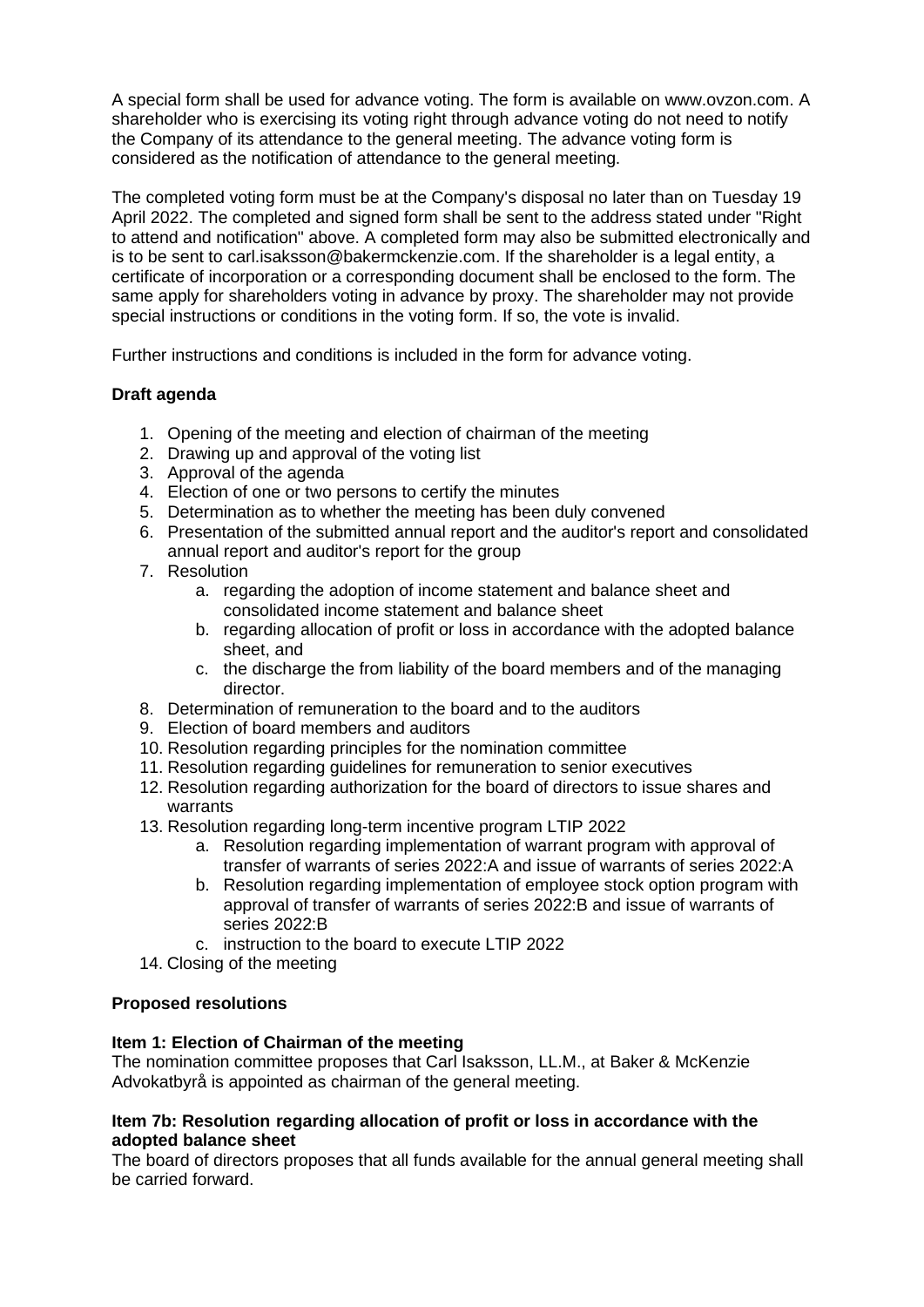# **Item 8: Determination of remuneration to the board and to the auditors**

The nomination committee proposes that the remuneration is to be SEK 1,595,000 in total, including remuneration for committee work (SEK 1,490,000) including remuneration for committee work previous year), and shall be paid to the board of directors and the members of the established committees in the following amounts:

• SEK 200,000 (SEK 185,000) for each of the non-employed directors and SEK 400,000 (SEK 370,000) to the chairman provided that the chairman is not an employee.

The nomination committee further proposes that the remuneration for committee work shall be paid to the board of directors and the members of the established committees in the following amounts: SEK 80,000 to the chairman and SEK 35,000 to the other members of the Audit Committee and SEK 25,000 to the chairman and SEK 20,000 to the rest of the Remuneration Committee. All remuneration for committee work remains unchanged.

The nomination committee proposes that the auditor shall be entitled to a fee in accordance with approved invoice.

#### **Item 9: Election of board members and auditors**

The nomination committee proposes that the board shall consist of six directors. The nomination committee further proposes that the number of auditors shall be one registered accounting firm.

The nomination committee proposes the re-election of the current directors Anders Björkman, Cecilia Driving, Dan Jangblad, Nicklas Paulson, Magnus René and Patrik Tigerschiöld. Furthermore, it is proposed to re-elect Magnus René as chairman of the board.

The nomination committee further proposes the re-election of the registered audit firm Grant Thornton Sweden AB as the company's auditor for a period up until the end of the next annual general meeting. Grant Thornton Sweden AB has announced its appointment of Carl-Johan Regell as main responsible auditor.

# **Item 10: Resolution regarding principles for the nomination committee**

The nomination committee propose that the following principles for the nomination committee are adopted. The principles are the same as last year.

The nomination committee shall consist of four members, of whom three are to be appointed by the three largest owner registered shareholders, with respect to voting power, listed in the share register maintained by Euroclear Sweden AB on 31 August each year, and the chairman of the board, who also shall summon the nomination committee to its first meeting.

The ownership statistics used to determine who has the right to appoint a member of the nomination committee shall be sorted by voting power (owner grouped) and include de 25 largest owner registered shareholders in Sweden. An owner registered shareholder is a shareholder who has an account with Euroclear Sweden AB in its own name or a shareholder who hold an account with a nominee and has its identity reported to Euroclear Sweden AB.

The member appointed by the largest shareholder, with respect to voting powers, shall be elected as chairman of the nomination committee, provided that such member is not also a member of the board of directors. The nomination committee shall fulfil the requirements regarding composition set out in the Code.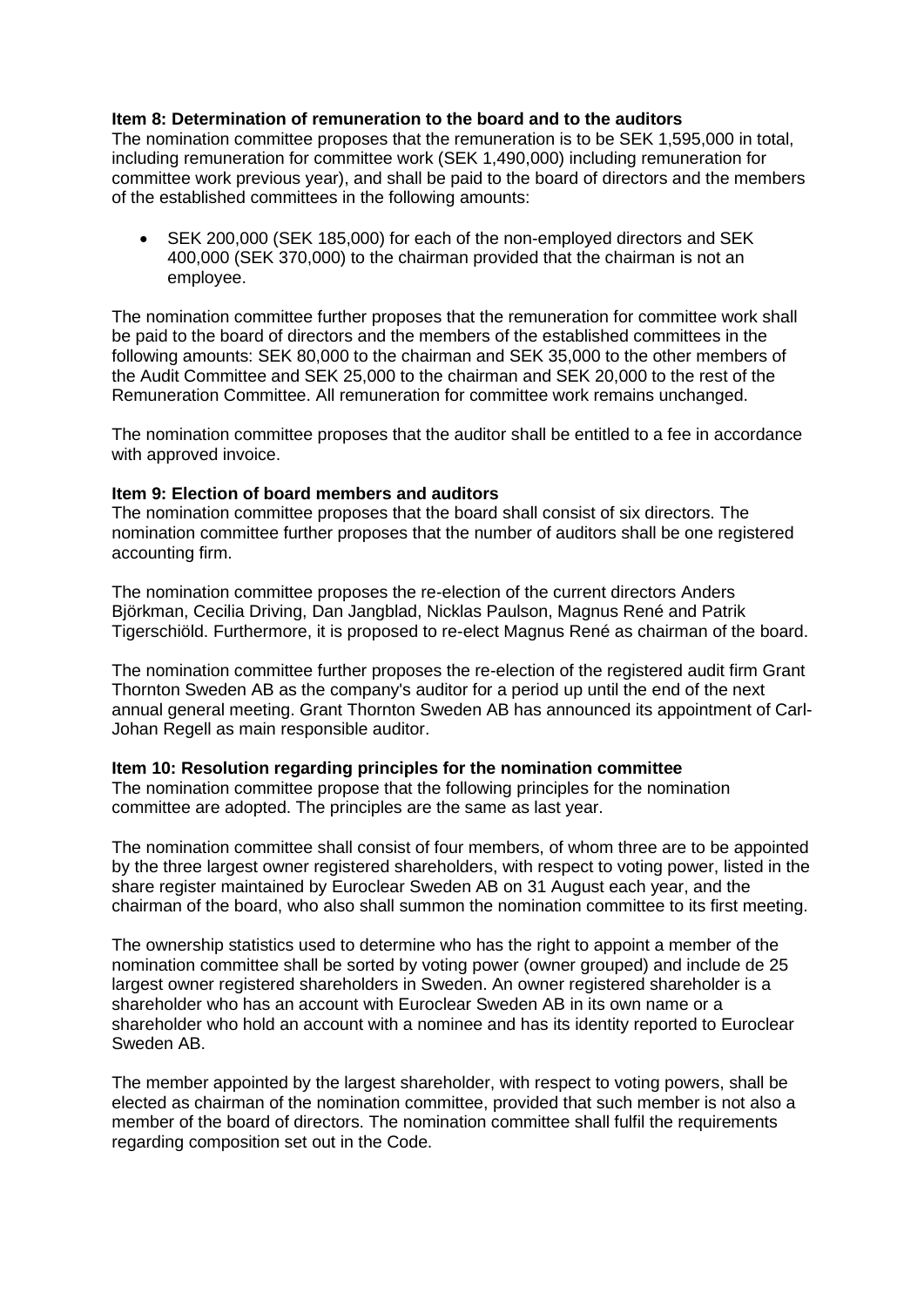If one or several shareholders who have appointed members of the nomination committee ceases to be one of the three largest shareholders, with respect to voting powers, prior to three months before the annual general meeting, members appointed by such shareholders shall offer their seat to the shareholder who has become one of the three largest shareholders who shall have the right to appoint a replacement for the resigning member. If a member of the nomination committee resigns before the nomination committee has completed its assignment, and the nomination committee finds it desirable to appoint a replacement, the shareholder who is represented by such member, or if the shareholder is no longer one of the three largest shareholders, the next shareholders with the largest voting power, shall be entitled to appoint a replacement member. A change in the composition of the nomination committee shall be published immediately.

The composition of the nomination committee, together with the names of the shareholders they have been nominated by, shall be published on the Company's website no later than six months before the annual general meeting. No remuneration shall be paid to the members of the nomination committee. Any necessary costs associated with the work of the nomination committee shall be borne by the Company.

The mandate period for the nomination committee runs until the next committee's composition is announced. The nomination committee is to promote the interests of all shareholders of the Company with respect to question within the tasks for the committee as set out in the Code. Without limitation to the aforementioned the nomination committee shall propose the chairman of the annual general meeting, board of directors, chairman of the board, auditor, remuneration to the directors divided between the chairman and other directors and committee work and other remuneration for board assignments, remuneration to the Company auditor and principles for appointment of the nomination committee.

## **Item 11: Resolution regarding guidelines for remuneration to senior executives**

Upon recommendation of the remuneration committee, the board of directors of the Company proposes that the annual general meeting resolves to adopt the following guidelines for remuneration to senior executives.

# **General**

The guidelines shall apply to remuneration that has been agreed upon or to changes in already agreed remunerations after the guidelines have been adopted by the annual general meeting. The guidelines do not apply to remunerations that has been resolved by the general meeting and any remuneration through shares, warrants, convertibles or other share-related instruments such as synthetic options or employ stock options shall therefore be resolved by the general meeting.

These guidelines apply to the CEO and other senior executives in the company group and all other remuneration to members of the board except fees to the board of directors.

Regarding employment conditions that are governed by rules other than Swedish, appropriate adjustments may be made in order to comply with such mandatory rules or established local practice, whereby the general objectives of these guidelines shall, to the extent possible, be met.

## **The guidelines promotion of the Company's business strategy, long-term interest and sustainability**

For more information regarding the Company's business strategy, please see www.ovzon.com.

The guidelines shall contribute to the possibility to create conditions for the Company to retain and recruit competent and committed employees in order to successfully implement the Company's business strategy and meet the Company's long-term interests, including sustainability. The guidelines shall further stimulate an increased interest in the business and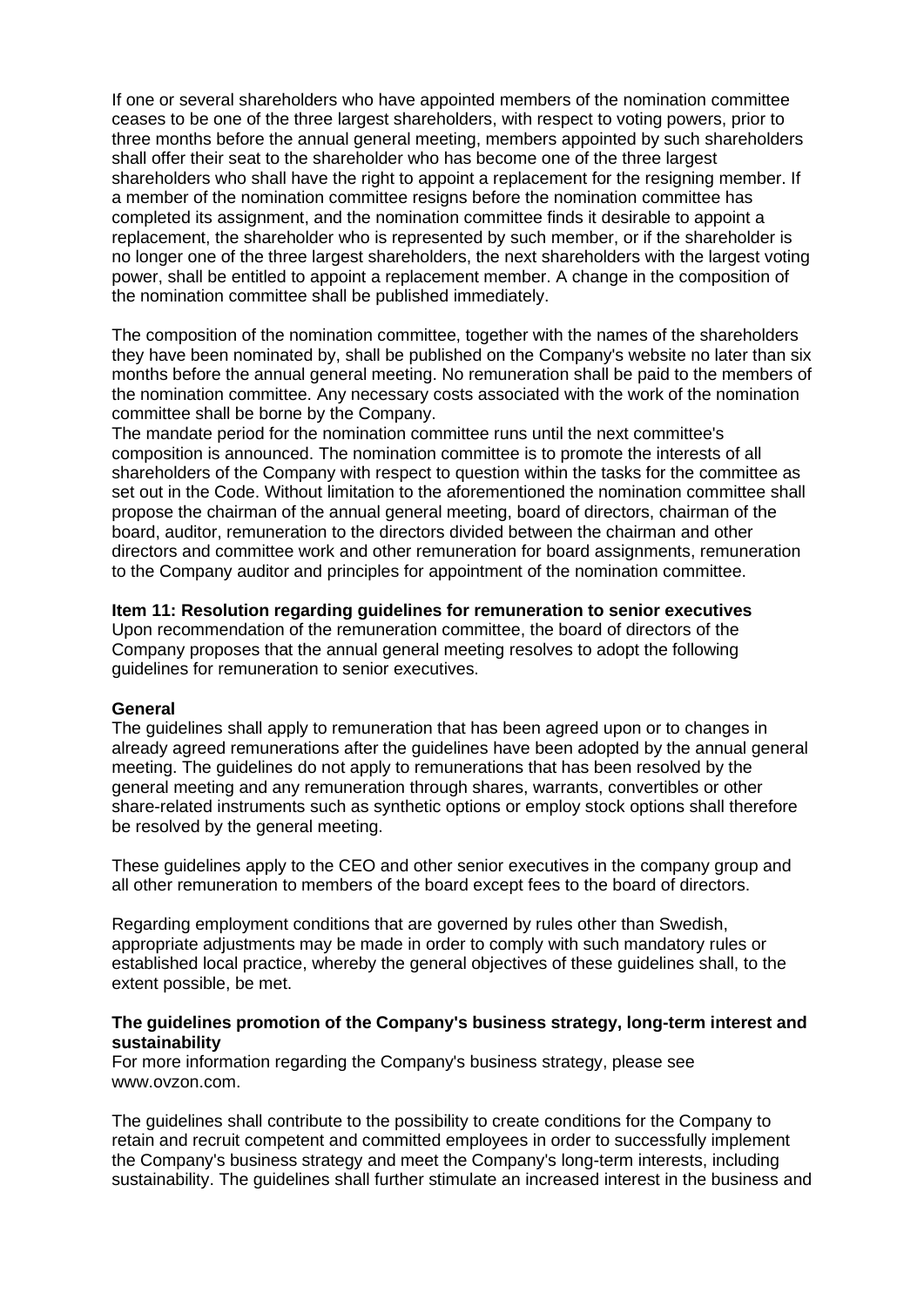earnings development as a whole, and to increase the motivation for the senior executives and increase positive cohesion in the Company. The Guidelines shall also contribute to good ethics and corporate culture.

In order to achieve the Company's business strategy, the total annual remuneration must be market based and competitive in the employment market in which the senior executive is situated and taking into account the individual's qualifications and experience and that exceptional performance must be reflected in the total remuneration.

These incentive programs have been approved by the general meeting and therefore the guidelines do not apply to these incentive programs. Each year, the board of directors evaluates whether a long-term share-related incentive program should be proposed to the annual general meeting.

The board of directors finds it that it is in all shareholders interests that senior executives and other employees and other key personnel have a long-term interest in a positive value development in the Company's share. A long-term ownership commitment is expected to stimulate an increased interest in the business and the development of earnings as a whole, and to increase the motivation for the participants and aims to achieve an increased community interest between the participant and the Company's shareholders and thereby contribute to the Company's business strategy, long-term interests and sustainability. Longterm share-related incentives also helps to attract when recruiting new executives.

#### **The forms of remuneration etc.**

The remuneration to the senior executives in the Company shall comprise of fixed salary, possible variable cash remuneration and other customary benefits and pension payments. The total remuneration, including pension benefits, shall, on a yearly basis, be in line with market practice and competitive on the labor market where the senior executive is based and take into account the individual qualifications and experiences of the senior executive as well as reflecting any notable achievements. The fixed salary shall be revised on a yearly basis.

#### **Fixed salary**

The senior executives' fixed salary is to be competitive and based on the individual senior executive's competences, responsibilities and performance.

#### **Variable remuneration**

The senior executives may receive variable remuneration in addition to fixed salaries. Variable cash remuneration is conditional upon the fulfillment of defined and measurable goals which should be determined by results. The variable cash remuneration should at most amount to 50 percent of the annual fixed salary for the respective senior executive.

The targets for receiving variable cash remuneration may include share based or financial targets, either on group or section level, operative goals and goals for sustainability and social responsibility, employee engagement or customer satisfaction. These targets are to be established and documented annually. The Company has established financial targets and KPIs in relation strategic and business critical initiatives and projects which ensures alignment with the business plan and business strategy for a continued sustainable business. The variable remuneration shall also be designed with the aim of achieving greater community of interest between the participating senior executive and the Company's shareholders in order to contribute to the Company's long term interest.

Cash based variable remuneration shall be calculated proportionally during the vesting year and requires continued employment and no notice of termination at the year end. Terms for variable cash remuneration should be designed so that the board of directors may limit or omit payment of variable cash remuneration, provided that exceptional economic circumstances are at hand or if it motivated because of any other reasons, if the board of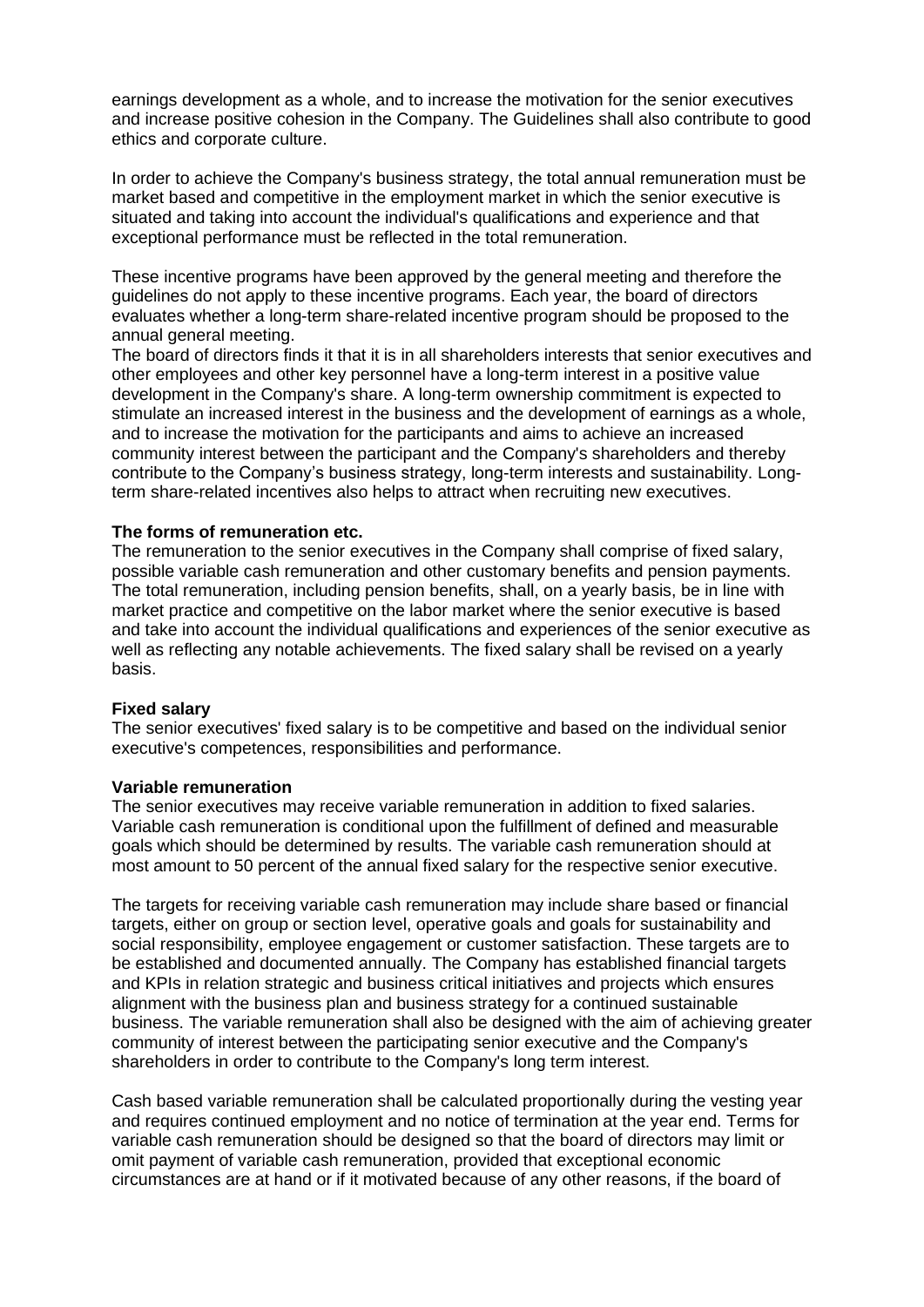directors finds the payments unreasonable and incompatible with the Company's responsible in relation to its shareholders. The board of directors shall also have the right to pay variable remuneration on individual level in special circumstances for extraordinary achievements or during the year change the criteria for fulfillment of bonus targets if special reasons for it and a deviation is necessary to ensure the Company's long-term interests and sustainability or to ensure the Company's economic viability. Such remuneration may not exceed an amount corresponding to 30 percent of the fixed annual salary and not be paid more than once a year per individual. A resolution for such remuneration shall be made by the board after proposal from the remuneration committee. The Company has no right according to agreements to reclaim variable remuneration paid in cash.

#### **Other benefits**

The Company may provide other benefits to senior executives in accordance with local practice. Such other benefits may include company car and company healthcare etc. Such benefits may amount to a maximum of 20 percent of the fixed annual cash salary. For executives who are stationed in a country other than their home country, additional remuneration and other benefits may be paid to a reasonable extent, taking into account the particular circumstances associated with such expatriation, whereby the overall purpose of these guidelines is to be met as far as possible. Such benefits may amount to a maximum of 30 percent of the fixed annual cash salary.

## **Pensions**

Pension benefits for the CEO and other senior executives must reflect customary market terms, compared with that which generally applies to executives in comparable positions in other companies, and should normally be based upon defined contribution pension plans. Retirement occurs at the relevant/applicable retirement age.

Pension benefits, including health insurance, must be defined in contribution schemes with respect to the CEO. Variable cash payments shall not entitle to pension. Pension premiums for defined contribution schemes shall amount to a maximum of 30 percent of the fixed annual cash salary.

For other senior executives, pension benefits, including health insurance, must be defined in contribution schemes unless the employee is covered by defined-benefit pensions under compulsory collective agreement provisions. Variable cash compensation must be pensionbased insofar as it is compelled by compulsory collective agreement provisions applicable to the senior executive. Pension premiums for defined contribution schemes shall amount to a maximum of 30 percent of the fixed annual cash salary.

#### **Consultancy fees**

Payment of consultancy fees and additional remuneration may be paid to directors after decision by the board of directors, after preparation by the remuneration committee, if a director performs services on behalf of the Company, which do not constitute board work. Such remuneration shall be designed in accordance with these guidelines.

#### **Notice of termination and severance pay**

Fixed salary during the notice period and any severance pay shall in total not exceed an amount corresponding to a maximum of a two years' fixed salary. The maximum mutual notice period in any senior executive's contract may be no more than twelve months during which time salary payment will continue. The Company shall not allow any additional contractual severance payments.

#### **Deviations from the guidelines**

The board of directors shall be entitled to deviate from the guidelines, for example with respect to recruitments of senior executives on the global labor market to be able to offer competitive terms and conditions, in an individual case if there are special reasons for it and a deviation is necessary to ensure the Company's long term interests and sustainability or to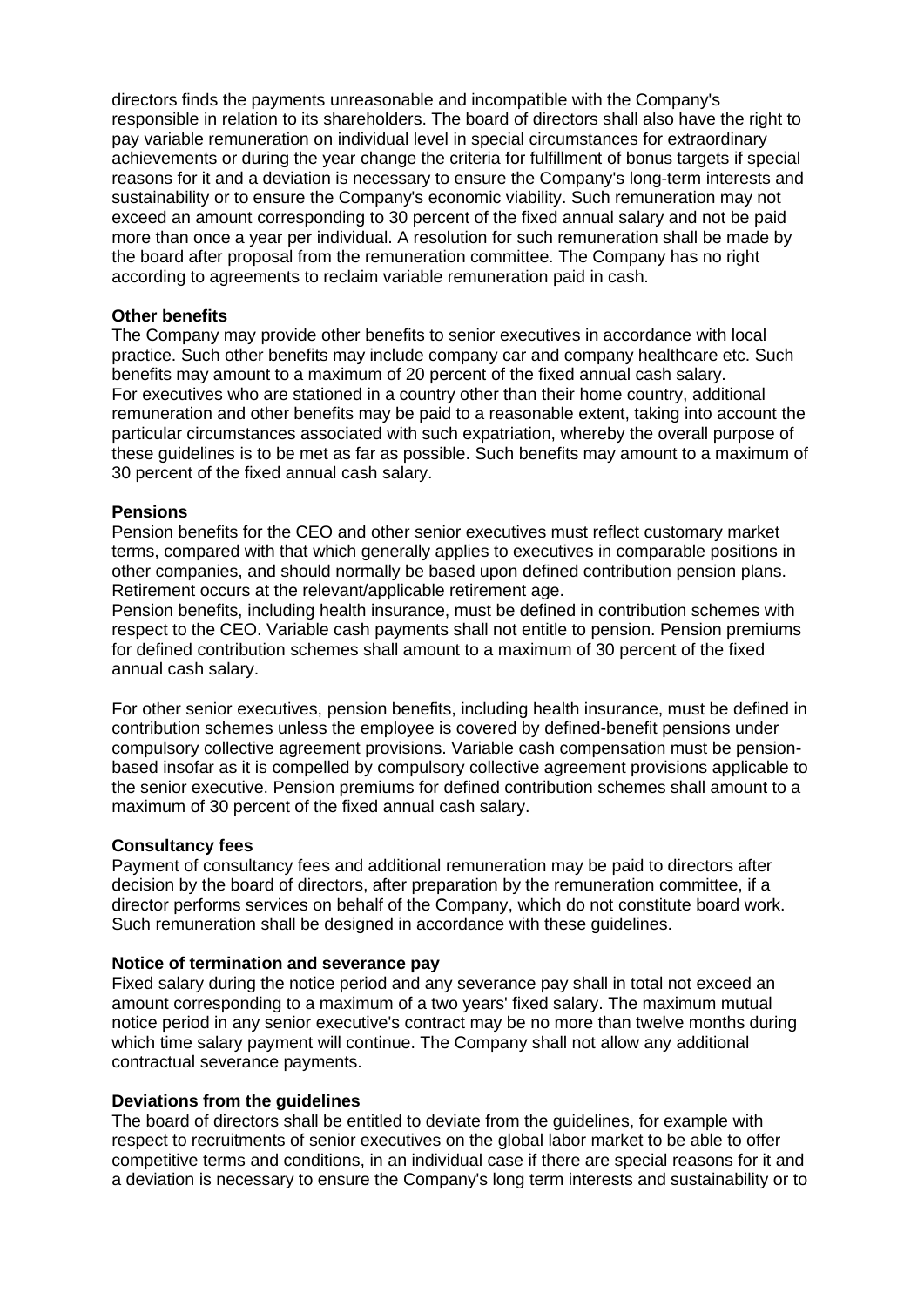ensure the Company's economic viability. An arrangement deviating from the guidelines can be renewed but each such arrangement shall be limited in time and shall not exceed a period of 24 months and twice the remuneration that the individual would have received had no additional arrangement been made.

#### **Preparation, decision processes etc.**

Decisions regarding salary and other remuneration to the managing director and other senior executives are prepared, within the scope of the guidelines resolved upon by the annual general meeting, by the remuneration committee and resolved on by the board of directors.

The remuneration committee shall also prepare the board of directors' decisions on issues concerning principles for remuneration. The remuneration committee shall also monitor and evaluate programs for variable remuneration, both ongoing and those that have ended during the year, for the senior executives and monitor and evaluate the application of these guidelines for remuneration to the senior executives, as well as and current remuneration structures and levels in the Company.

The board of directors shall prepare proposals for new guidelines at least every four years and submit the proposal for resolution at the annual general meeting. The guidelines shall apply until new guidelines have been adopted by the annual general meeting.

The guidelines shall be applied in relation to every commitment on compensation to senior executives and every change in such commitment, which is resolved after the annual general meeting at which the guidelines were adopted. Thus, the guidelines have no impact on already pre-existing contractually binding commitments. Guidelines resolved upon may also be amended by way of a resolution by any other general meeting. Within the scope and on the basis of the guidelines, after preparation by the remuneration committee, the board of directors shall annually decide on the specific revised remuneration terms for the CEO and each senior executive and make such other decisions on compensation to senior executives that may be required. The CEO or other senior executives shall not participate in the remuneration committee's and the board of directors' processing of and resolutions regarding remuneration-related matters in so far as they are affected by such matters.

The remuneration committee shall annually prepare a remuneration report regarding the compensation to the senior executives. The remuneration report shall be made available to the share-holders on the Company's website by the remuneration committee no later than three weeks prior to the annual general meeting.

Day to day costs such as travel expenses for the CEO are approved by the chairman of the board. Other day to day costs are approved by the CEO. Payout of fixed base pay is prepared by local payroll departments and are approved before payout by the local HR representative. Payout of short-term variable remuneration to senior executives and the CEO is subject to approval from the remuneration committee. Eligibility for share-related incentive program must be approved by the board of directors based on the proposal approved at the annual general meeting.

Compliance with guidelines is controlled annually through the following activities:

- Collection of documented annual targets for short-term variable pay
- Random samples of salary payout approvals
- Sample reports from payroll systems to identify any out of the ordinary payouts

The results of the controls are summarized and reported to the Remuneration Committee.

In the preparation of the board of directors' proposal for these guidelines for compensation to the CEO and other senior executives, salary and employment conditions for employees of the Company have been taken into account by including information on the employees' total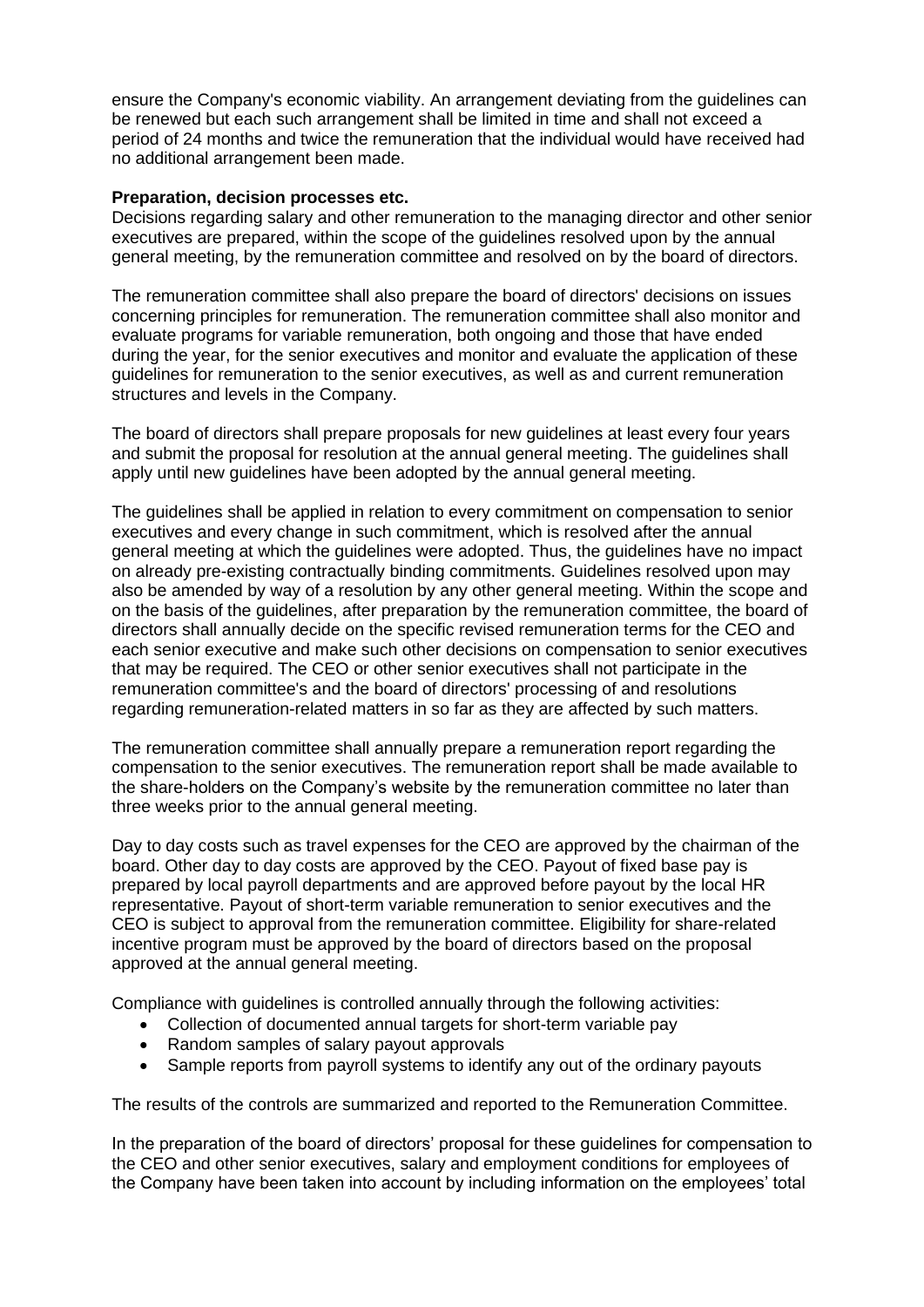remuneration, the components of the remuneration and increase and growth rate over time, in the board of directors' basis of decision.

The board of directors considers that the guidelines on remuneration to senior executives are proportionate in relation to salary levels, remuneration levels and conditions for other employees in the group.

## **Information regarding remuneration**

Information regarding remuneration to the senior executives, the Company's incentive programs and previously paid variable remuneration which is not yet due for payment shall be included in the Company's annual accounts, which are held available at the Company's website www.ovzon.com.

## **Item 12: Resolution regarding authorization for the board of directors to issue shares and warrants**

The board of directors of the Company proposes that the annual general meeting resolves to authorize the board of directors during the period up until the next annual general meeting to, on one or more occasions, resolve to issue shares and/or warrants, with or without preferential rights for the shareholders, in the amount not exceeding twenty (20) percent of the total number of shares in the Company at the time when the authorization is used the first time, to be paid in cash, in kind and/or by way of set-off.

The purpose for the board to resolve on issuances with deviation from the shareholders preferential rights in accordance with the above is primarily for the purpose to raise new capital to increase flexibility of the Company and possibility to advance the development of the Company's satellite projects or in connection with acquisitions.

Issuances of new shares under the authorization shall be made on customary terms and conditions based on current market conditions. If the board of directors finds it suitable in order to enable delivery of shares in connection with a issuance as set out above it may be made at a subscription price corresponding to the shares quota value.

The board of directors or a person appointed by the board of directors shall be authorized to make such minor adjustments in the above resolution that may be required in connection with the registration with the Swedish Companies Registration Office.

# **Item 13: Resolution regarding long-term incentive program LTIP 2022**

The board of directors of the Company proposes that the annual general meeting passes a resolution on the implementation of a Long Term Incentive Program 2022 ("**LTIP 2022**"). This proposal is divided into three items:

- A. Warrants program for primarily Swedish participants (the "**Warrants Program**"), including issuing warrants of series 2022:A
- B. Employee stock option program for primarily American participants (the "**US Program**"), including issuing warrants of series 2022:B
- C. Other matters related to LTIP 2022

The Board wishes to establish a long-term incentive program for all employees in the Company in order to encourage personal long-term ownership in the Company as well as to increase and enhance its ability to recruit, retain and motivate employees in the Company. The intension is also to use LTIP 2022 to unite the interest of the employees with the interest of the shareholders. The Board therefore proposes that the general meeting resolves to implement LTIP 2022 for employees in the Company. The term of LTIP 2021 is more than three (3) years. Considering the different market conditions, the Board proposes to implement one part of the LTIP program for mainly Swedish employees, the Warrants Program, and a separate part for mainly American employees, the US Program. In both parts of LTIP 2022 employees in other countries may participate and shall be determined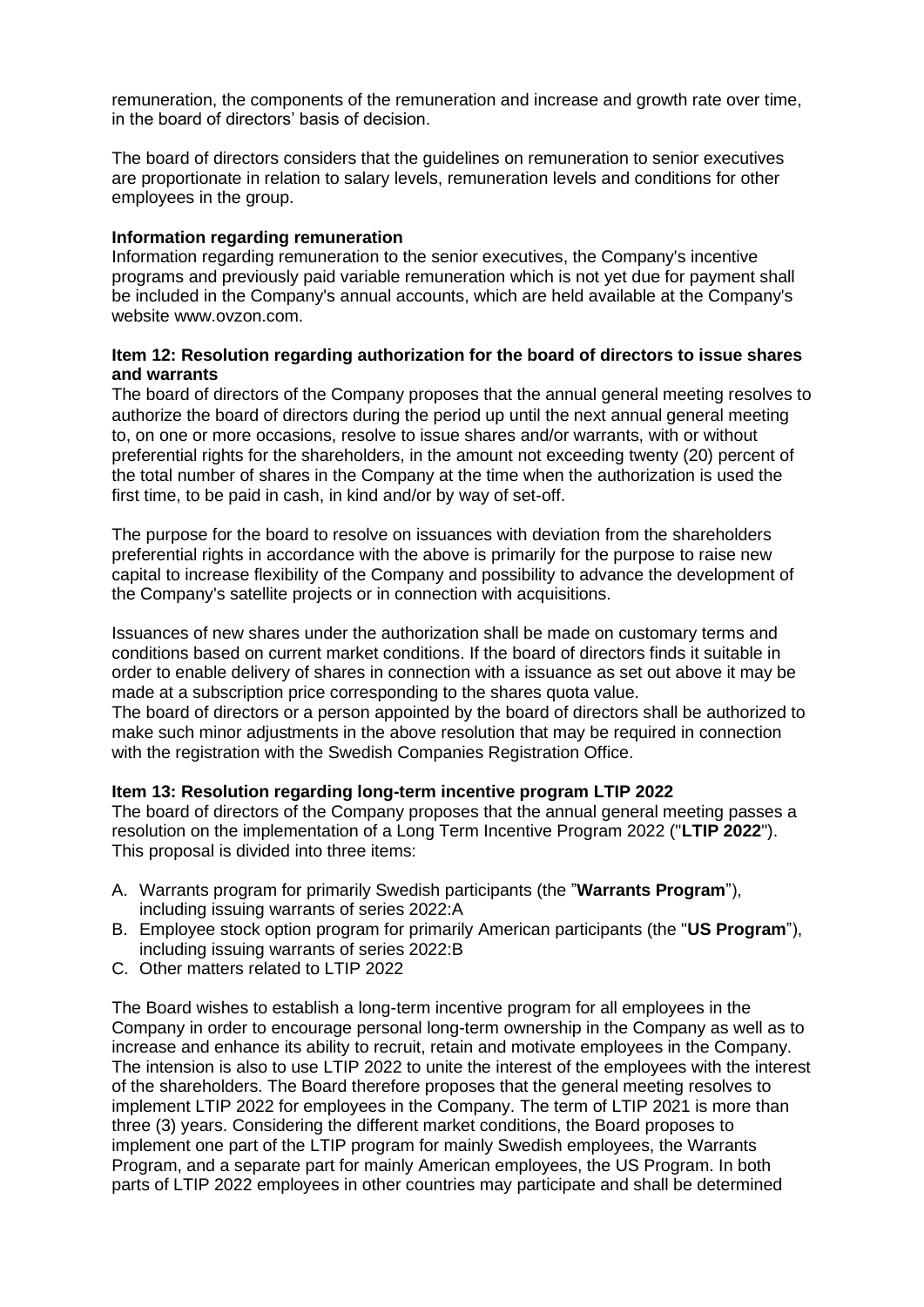from what is most suitable from local regulations. What is said about "employees" in this proposal also concerns consultants being of significant value for the Ovzon group.

## **A. Warrants program**

## **A.1 Approval of transfer of warrants**

- A.1.1 The Board further proposes that the general meeting resolves to approve that the Company may transfer the warrants to the participants of series 2022:A in accordance with the following terms.
- A.1.2 Right to acquire warrants from the Company shall be entitled two categories of Swedish participants (the "**Participants**") in accordance with the table below. The allocation to the categories has been based on the Participants' position, seniority and work performance.

| Category                        | No of<br>Participants | Total number of<br>Warrants per<br>Participant | Total number of<br>Warrants per<br>category |
|---------------------------------|-----------------------|------------------------------------------------|---------------------------------------------|
| A. Management                   | Maximum 4             | Maximum<br>25,000                              | Maximum 100,000                             |
| <b>B.</b> Other<br>participants | Maximum 25            | Maximum 5,000                                  | Maximum 125,000                             |
|                                 |                       |                                                |                                             |

A.1.3 The warrants shall be issued to the Participants to market value. The Company will, to the Participants acquiring the maximal amount of warrants, pay a single payment bonus of SEK 100,000 to Participants in category A and SEK 30,000 to Participants in category B, see item C.1 below. The market value shall be performed by an independent valuation institution, applying the Black & Scholes valuation model.

> The value of each warrant have preliminary been calculated to SEK 4.88 based on the assumptions of a market value of the underlying share of SEK 52, a subscription price of SEK 91 per share, a term of 3.13 years, a risk-free interest of 0.41 percent and a volatility of 37 percent.

> The preliminary calculation above presume no dividend yield will be paid out during the term until the warrants can be exercised. Such dividends will fully be compensated through recalculation in accordance with the complete terms of the series 2022:A.

> A final valuation of the warrants will be carried out in connection to the Participants acquisitions of the warrants and will be based on the by that time current market conditions.

A.1.4 A prerequisite for the transfer of warrants to the Participants is that the acquisition can take place legally and that it according to the Board may be executed with reasonable administrative and financial efforts.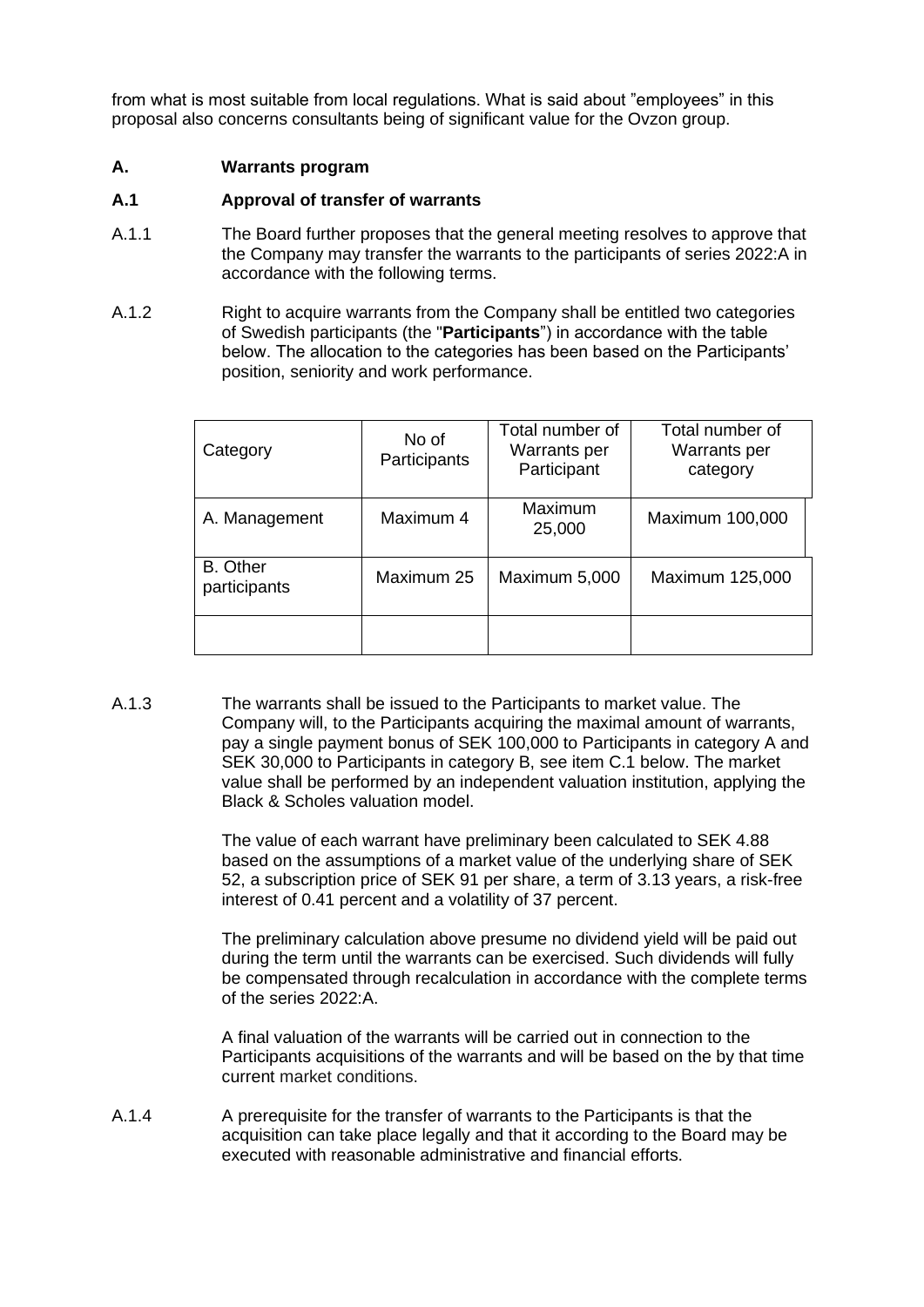- A.1.5 Notice of the Participant's intention to participate shall be given no later than 16 may 2022. The Board shall be entitled to extend the subscription period as well as set forth a new notice of subscription period for such new employees whose acquisition will take place following the end of the initial subscription period. Warrants remaining after the end of the initial subscription period shall be transferred to new employees in accordance with the principles in this proposal. Transfer shall be made at the then current market price. The remaining term of the warrants may be less than three years when the transfer is made to new employees. Such transfers are nevertheless of material importance for the company since it is of critical importance to adhere new employees to the corresponding incentive structure that applies for other employees and to have an alignment to work for the long-term and sustainable development of the company.
- A.1.6 Payment for warrants to be acquired shall be made within two days following the notice of acquisition. Notwithstanding the previous, the Board shall have the right to prolong the period of payment as well as specify a equivalent period of payment for new employees who's acquisitions will take place following the end of the initial period of payment.
- A.1.7 The Company will not repurchase warrants should the employment be terminated or in other situations. The terms of the warrants shall also be in accordance with customary market terms.
- A.1.8 Warrants held by the Company which have not been transferred to, or repurchased from, a Participant may be cancelled following a passed board resolution.
- A.2 Issue of warrants of series 2022:A
- A.2.1 The Board proposes that the general meeting resolves to carry out a private placement in respect of not more than 225,000 warrants entailing an increase in the share capital of not more than SEK 22,500 if the private placement is fully taken up.

#### **Following terms and conditions shall be deemed applicable**

A.2.2 The right to subscribe for the warrants, with derogation from the shareholders' pre-emption rights, shall vest in the Company, with right and obligation to transfer the warrants to the Participants in the Warrants Program or otherwise to third parties in accordance with below.

No oversubscription is allowed.

- A.2.3 The reason for derogation from the shareholders' pre-emption rights is to establish a long-term incentive program for all present and future employees of the Company shall be able to hold a personal long-term ownership in the Company and to encourage an increase in value of the Company's share for the suggested time span of the LTIP, as well as well as to increase and enhance the Company's ability to recruit and retain competent and committed employees.
- A.2.4 The warrants shall be issued at no consideration to the Company.
- A.2.5 Subscription for the warrants shall take place on the same day as the date of the resolution to issue warrants. The Board shall be entitled to extend the subscription period.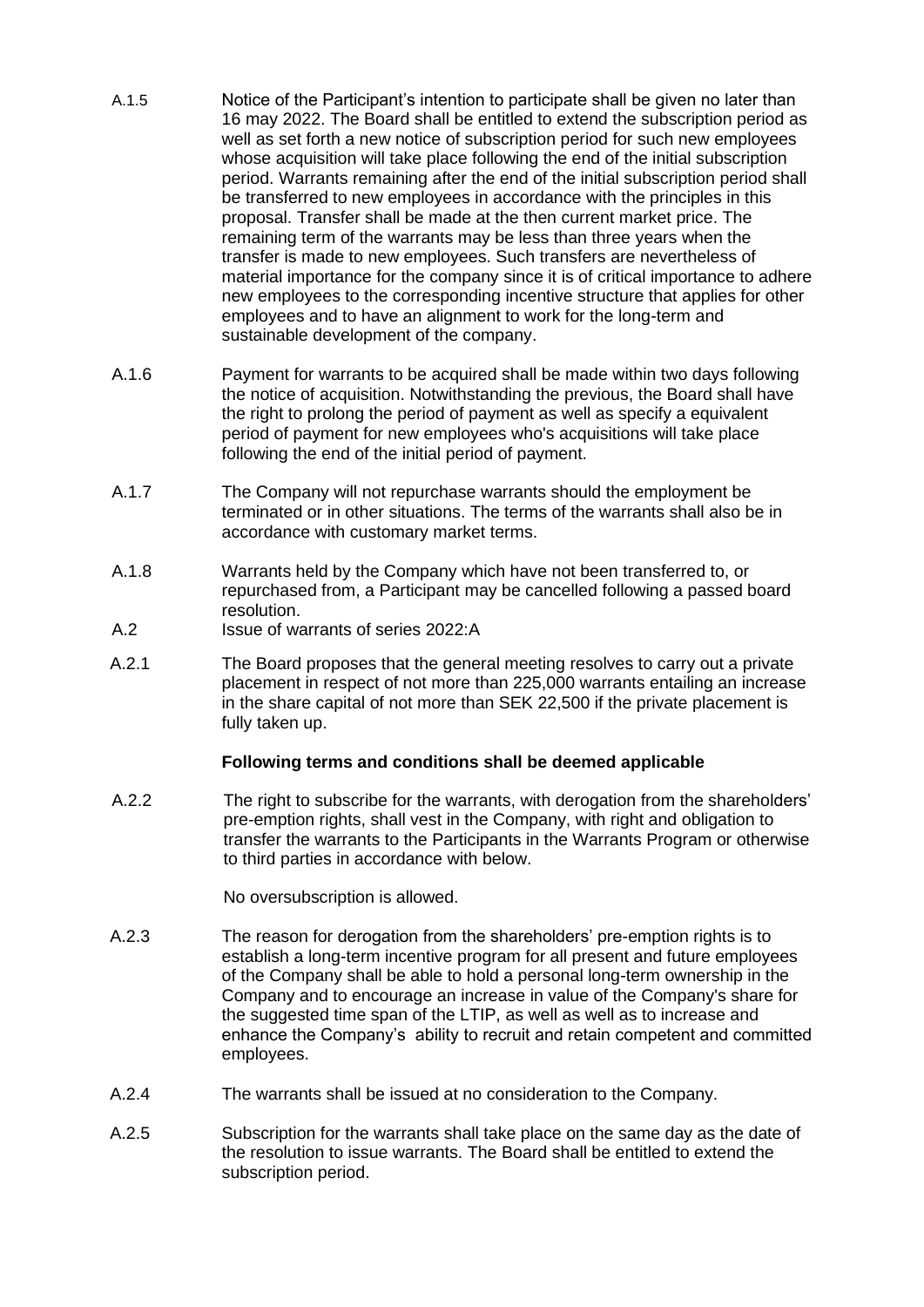- A.2.6 Each warrant entitles the holder to subscribe for one new share in the Company.
- A.2.7 The warrants may be exercised to subscription for new shares during the period commencing on 1 June 2025 until 30 June 2025.
- A.2.8 The subscription price per share shall correspond to 175 percent of the volume-weighted average price according to Nasdaq Mid Cap Stockholm's official price list for the share during the 28 April to 11 May 2022.
- A.2.9 The share premium shall be transferred to the unrestricted premium reserve.
- A.2.10 The shares subscribed for based on the warrants shall carry a right to participate in dividends for the first time on the next record date for dividends, which occurs after subscription is completed.
- A.2.11 Other terms and conditions for the warrants according to the complete terms and conditions for series 2022:A.

#### **B. Employee stock option program for American participants**

## **B.1 The US Program**

## B.1.1 Bacis features of the US Program

The US Program shall comprise a maximum of 225,000 employee stock options. The employee stock options within the framework of the US Program may be granted to employees in the Ovzon Group. The participants are based in the US and other countries where the Ovzon group is operating. The employee stock options shall be granted to employees without consideration. Each employee stock option entitles the holder to acquire one (1) share in the Company in accordance with the following conditions.

Each employee stock option entitles the holder, after the end of the Qualification Period (defined below) and provided continued employment (with certain exceptions), to acquire one (1) share in the Company at an exercise price corresponding to 175 percent of the volume-weighted average price according to Nasdaq Mid Cap Stockholm's official price list for the share during 28 April to 11 May 2022.

The holder's employee stock options will be subject to time-based vesting for three (3) years (the "**Qualification Period**"), after which all the holder's employee stock options shall be deemed vested and can thus be exercised for subscription of shares in the Company. Employee stock options that have not been vested shall expire immediately (with certain exceptions) in connection with the termination of the participants employment in the Ovzon Group.

Customary recalculation of the exercise price as well as of the number of shares that each employee stock option corresponds to may occur if the share capital or the number of shares in the Company changes due to bonus issue, split or reverse split, redemption of shares, certain new issues and other similar corporate events, and if certain other measures are taken.

Other terms for the employee stock options are set out in the 2022 Equity Plan.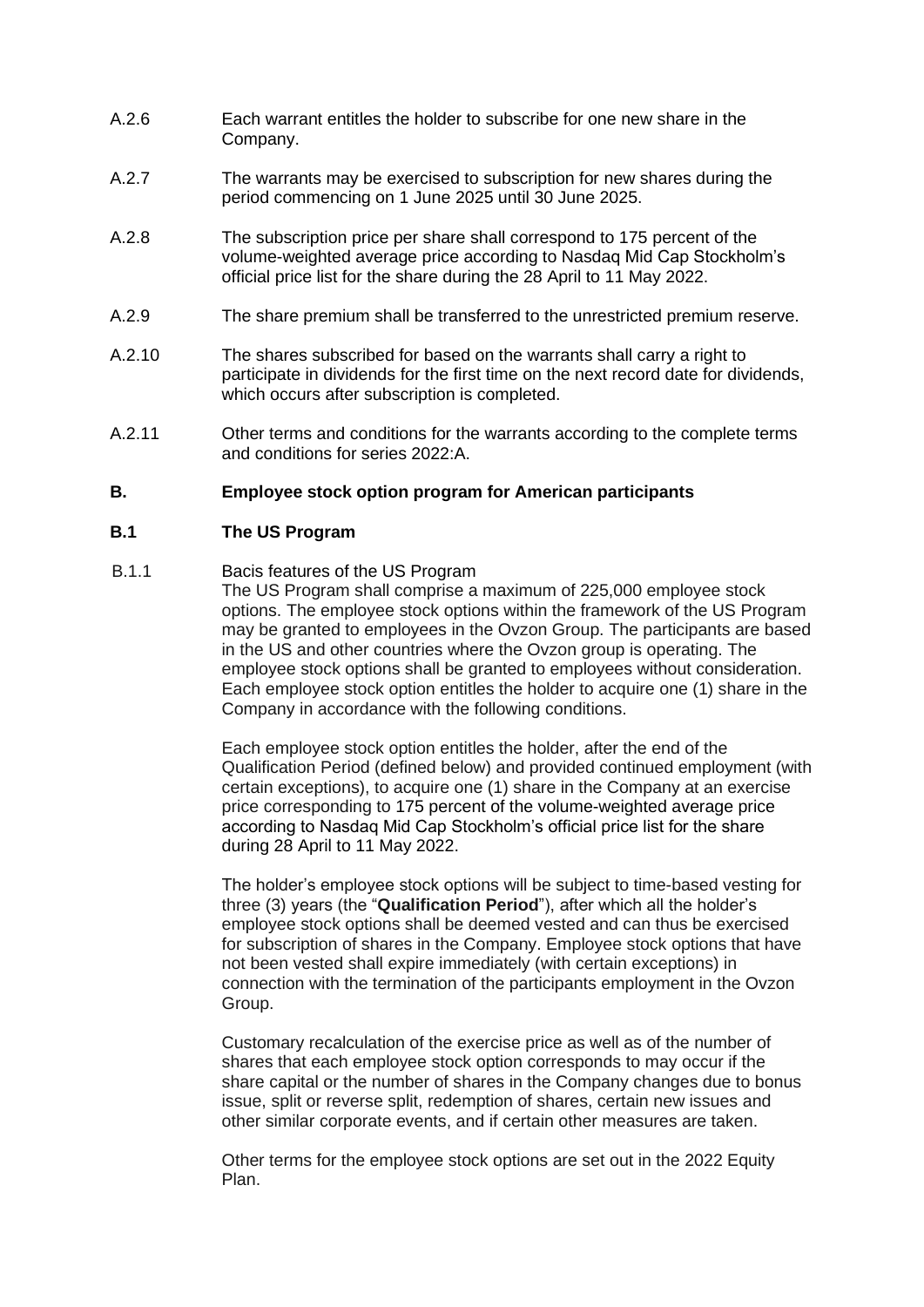B.1.2 Participation in the US Program Right to acquire warrants from the Company shall be entitled three categories of American participants ("the **Participants**") in accordance with the table below. The allocation to the categories has been based on the Participants' position, seniority and work performance.

| Category             | No of<br>Participants | Total amount of<br>Warrants per<br>Participant | Total amount of<br>Warrants per<br>category |
|----------------------|-----------------------|------------------------------------------------|---------------------------------------------|
| A. CEO               |                       | <b>Maximum 50,000</b>                          | <b>Maximum 50,000</b>                       |
| <b>B.</b> Management | Maximum 4             | <b>Maximum 25,000</b>                          | Maximum 100,000                             |
| C. Other employees   | Maximum 15            | Maximum 5,000                                  | <b>Maximum 75,000</b>                       |

B.1.3 Implementation and administration etcetera The Board shall in accordance with the resolutions by the general meeting set forth herein be responsible for the detailed design and implementation of the US Program. The Board may also decide on the implementation of an alternative cash based incentive for participants in countries where the allotment of employee stock options is not appropriate, as well as if otherwise considered appropriate. Such alternative incentive shall to the extent practically possible be designed to correspond to the terms of the US Program.

# **B.2 Issue of warrants series 2022:B**<br>B.2.1 **ID** accommodate a delivery of sha

- To accommodate a delivery of shares to Participant's in the US Program the Board proposes that the general meeting resolves to carry out a private placement in respect of not more than 225,000 warrants of series 2022:B, entailing an increase in the share capital of not more than SEK 22,500 if the private placement is fully taken up.
- B.2.2 The right to subscribe for the warrants, with derogation from the shareholders' pre-emption rights, shall vest in the Company, with right and obligation to transfer the warrants to present and future employees of the Company in accordance with the US Program. Acquisition of the may be executed without consideration in accordance with the US Program.

No oversubscription is allowed.

- B.2.3 The reason for derogation from the shareholders' pre-emption rights is to establish a long-term incentive program for all present and future employees of the Company shall be able to hold a personal long-term ownership in the Company and to encourage an increase in value of the Company's share for the suggested time span of the LTIP, as well as well as to increase and enhance the Company's ability to recruit and retain competent and committed employees.
- B.2.4 The warrants shall be issued at no consideration.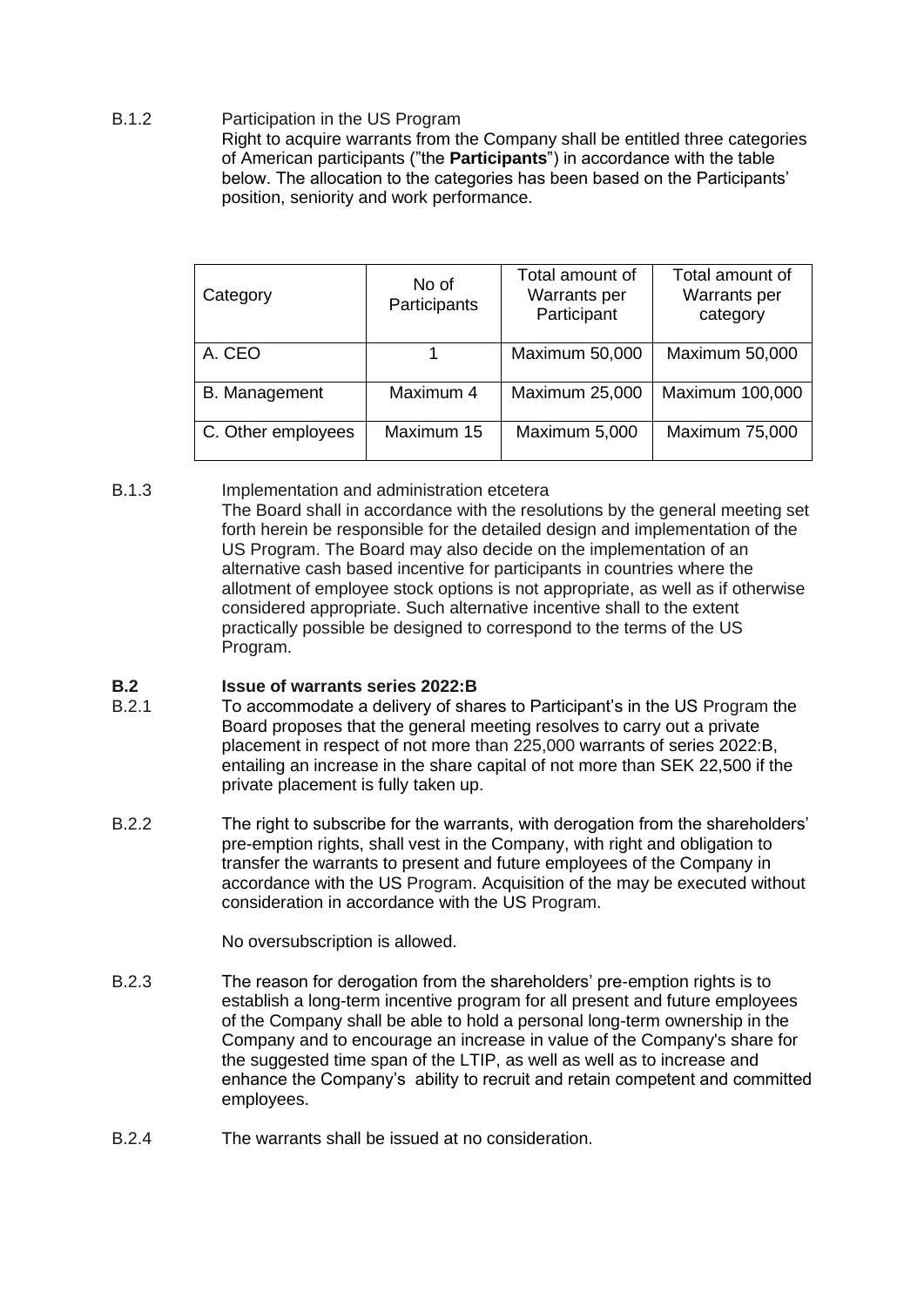- B.2.5 Subscription for the warrants shall take place on the same day as the date of the resolution to issue warrants. The Board shall be entitled to extend the subscription period.
- B.2.6 Each warrant entitles the holder to subscribe for one new share in the Company.
- B.2.7 The warrants may be exercised to subscription for new shares during the period commencing on 1 June 2025 to 30 June 2025.
- B.2.8 The subscription price per share shall correspond to the quota value of the share.
- B.2.9 The share premium shall be transferred to the unrestricted premium reserve.
- B.2.10 The shares subscribed for based on the warrants shall carry a right to participate in dividends for the first time on the next record date for dividends, which occurs after subscription is completed.
- B.2.11 Other terms and conditions for the warrants according to the complete terms and conditions for series 2022:B.

## **C Other matters related to LTIP 2022**

# **C.1 Effect on important key ratios and costs for the Company**

Given the above assumptions regarding costs, and that LTIP 2022 was introduced in 2021 instead, it is estimated that the key figure earnings per share for full year 2021 only would have been affected marginally. The Company's future revenue per share may be affected by the potential dilution of the warrants.

#### The Warrants Program

The warrants will be transferred for market value meaning that neither any benefit value will be at hand, nor any costs of personnel for the Company concerning Participants in Sweden. For any eventual Participants taxed in another country than Sweden, smaller costs concerning social security charges may arise. The single payment bonus being paid according to item A.1.3 above can be no higher than SEK 1,150,000. To this are added social security contributions in the amount of SEK 361,000. In addition the Warrants Program will bring some limited costs consisting of external consultancy fees and administration.

#### The US Program

The costs for the employee stock options, which are charged in the profit and loss account, are calculated according to the accounting standard IFRS 2 and distributed on a linear basis over the vesting period. The calculation has been made based on the following assumptions: (i) no dividend is paid by the Company during the term of the program, (ii) an assessment of future volatility in respect of the Company's common share, and (iii) full vesting of the employee stock options. In total, this can lead to maximum costs for the US Program of approximately SEK 1,1 million, excluding social security costs. The costs for social security charges are calculated to approximately SEK 0.2 million assuming an annual share price increase of 26 percent during the vesting period.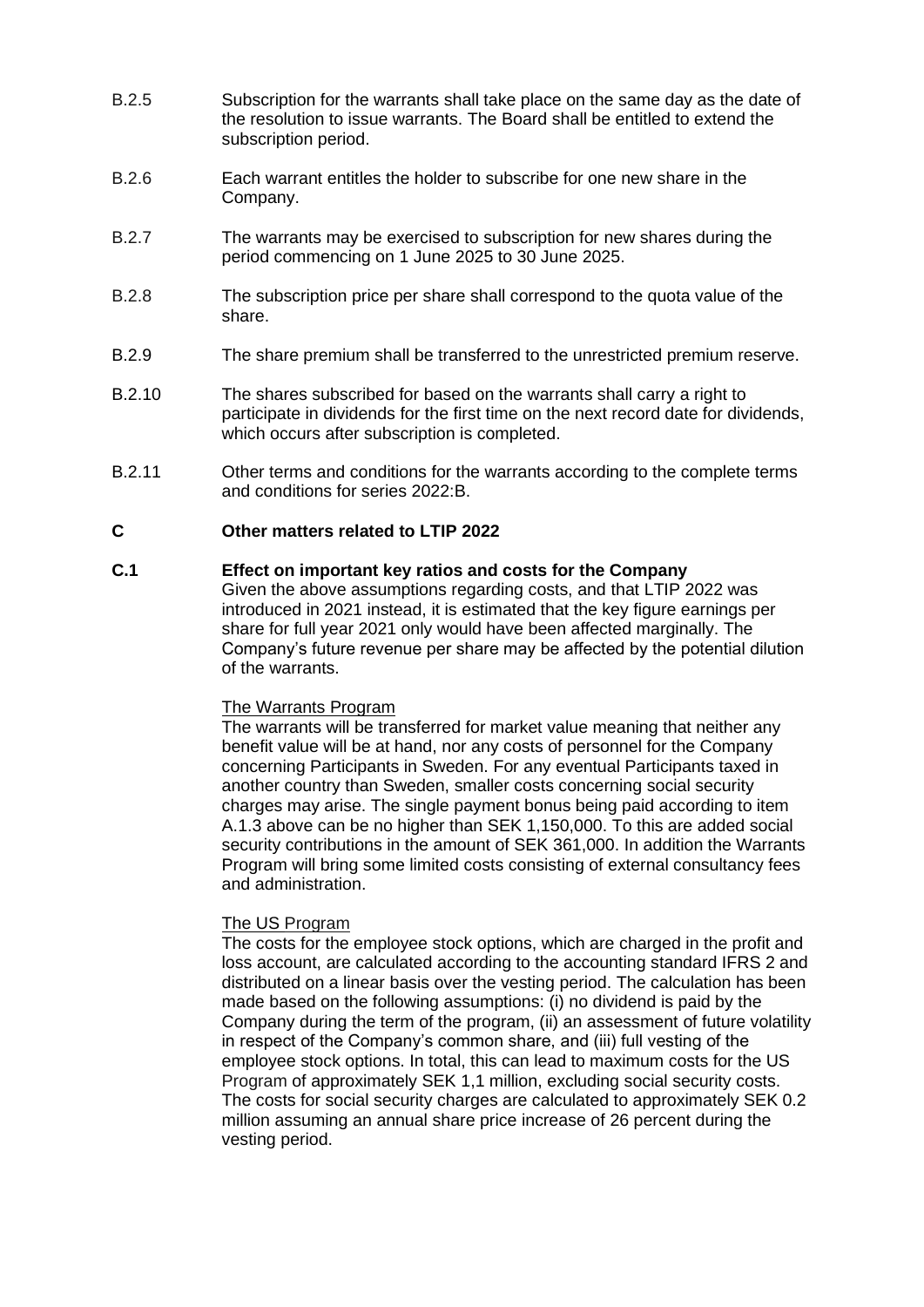# **C.2 Dilution of existing shares and votes**

Based on the number of shares and votes outstanding in the company, the LTIP 2022 implies, upon exercise of all 450,000 warrants, a full dilution corresponding to approximately 0,9 percent of the total number of shares and votes outstanding in the company. If all outstanding and proposed LTIPs in the Company are included in the calculation the corresponding dilution would estimate to 3,3 percent with reservation for eventual recalculations according to the warrant terms for each program.

# **C.3 Calculation of the market value**

The independent valuation institute, PwC, makes a calculation of the value of the warrants applying the Black & Scholes valuation model.

# **C.4 Other share-related incentive programmes**

The Company's other share-related incentive programs are described on pages 73-74 in the annual accounts for 2021 financial year.

# **C.5 Instructions for the Board**

The general meeting instructs the Board to execute the resolutions A and B above. In addition, the Board of Directors, or a person appointed by the Board of Directors, shall be authorized to make minor adjustments to the resolutions above that may be necessary in connection with the registration with the Swedish Companies Registration Office and Euroclear Sweden AB, and if applicable any local regulation respectively in connection of the launch of LTIP 2022.

# **C.6 The background and rationale for the proposal**

The Board wished to implement a long-term incentive program for all present and future employees of the Company shall be able to hold a personal longterm ownership in the Company and to encourage an increase in value of the Company's share for the suggested time span of the LTIP, as well as well as to increase and enhance the Company's ability to recruit and retain competent and committed employees

# **C.7 Preparation of the proposal**

The basis for the LTIP 2022 has been prepared by the remuneration committee of the Company. The work has been supported by external advisors and has been made in consultation with shareholders. The Board has thereafter decided to present this proposal for the general meeting. Except for the staff that have prepared the matter upon instruction from the Board of Directors, no employee that may be a Participant of the program has participated in the preparations of the program's terms.

# **Majority requirements**

Resolutions in accordance with item 12 is valid only where supported by shareholders holding not less than two-thirds of both the shares voted and of the shares represented at the general meeting.

Resolutions in accordance with item 13 is valid only where supported by shareholders holding not less than nine-tenths of both the shares voted and of the shares represented at the general meeting.

# **Number of shares and votes**

The total numbers of shares and votes in the Company on the date of this notice are 51,270,876. The Company holds no own shares.